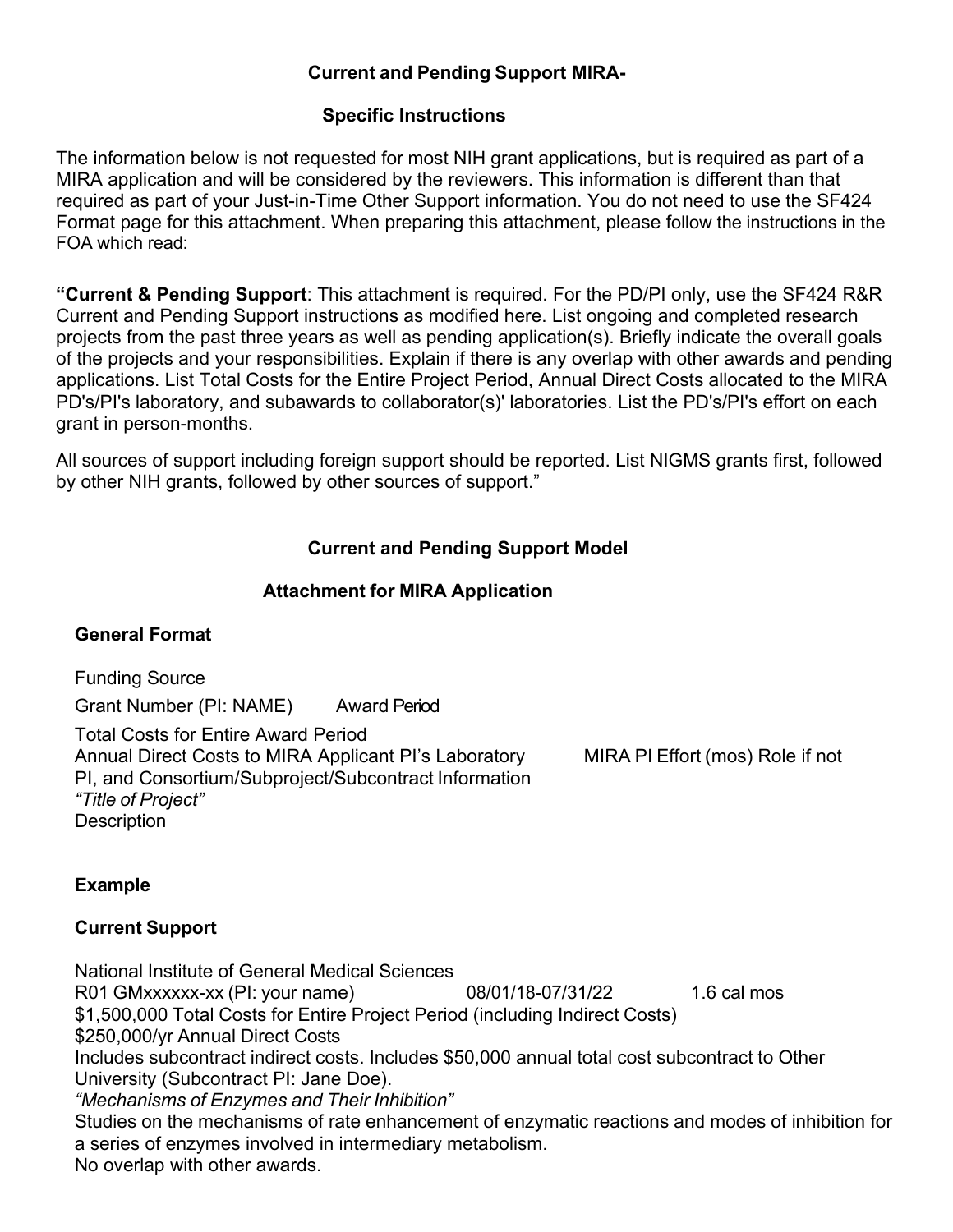National Institute of General Medical Sciences R01 GMxxxxxx-xx (PI: your name) 09/01/18-08/31/22 1.7 cal mos \$1,200,000 Total Costs for Entire Project Period (including Indirect Costs) \$200,000/yr Annual Direct Costs *"Computer Simulation of Enzymes and In Silico Studies of Potential Inhibitors"* Computational studies focused on rates of proton transfer and coupled conformational changes and the identification of ligands that may block those changes. Currently focused on ATPases. *No overlap with other awards* National Institute of General Medical Sciences RM1 GMxxxx-xx (PI: your collaborator) 06/01/18-05/31/23 1.4 cal mos \$7,500,000 Total Costs for Entire Project Period (including Indirect Costs) \$250,000/yr Annual Direct Costs Subproject 2 (PI: your name) \$250,000/yr Annual Direct Costs to your (the MIRA PI) lab *"Evolution of Enzyme Specificity"* This subproject is to use crystallography and cryoEM approaches to determine the structures of different members of this class of enzymes. No overlap with other awards. R01 DKxxxxxx-xx (PI: your name) 10/01/17-09/30/21 NCE 0.8 cal mos \$1,080,000 Total Costs for Entire Project Period (including Indirect Costs) \$180,000/yr Annual Direct Costs (last Notice of Award) *Post-translational Regulation of Metabolic Pathways* Roles of kinases and phosphatases in controlling pathways of carbohydrate metabolism and their dysregulation in diabetes. Project in No Cost Extension. No overlap with other awards. National Science Foundation CHE-xxxxxx (PI: your name) 09/01/19-08/31/22 1.2 cal mos \$450,000 Total Costs for Entire Project Period (including Indirect Costs) \$100,000/yr Annual Direct Costs *"Molecular Basis of Allosteric Regulation"* Experimental and computational studies focused on domain-domain interactions and transmission of conformational changes across the interfaces. No overlap with other awards. Burroughs-Wellcome Fund (PI: John Doe) 10/01/18-09/30/23 1.5 cal mos \$187,500 Total Costs for Entire Project Period to MY UNIVERSITY \$25,000/yr Annual Direct Costs to your lab *"A Model for the Human Microbiome"* Work in the PI's lab provides computational support to a multiple PI collaboration studying the collective metabolism of pig gut microflora. No overlap with other awards. Your own university Faculty Research Grant (PI: your name) 09/01/21-08/31/22 0.5 cal mos \$100,000 Total Costs for the Entire Project Period Unrestricted support for my laboratory provided on an annual basis. Subject to annual review and adjustment. Can be used for any purpose other than PI salary.